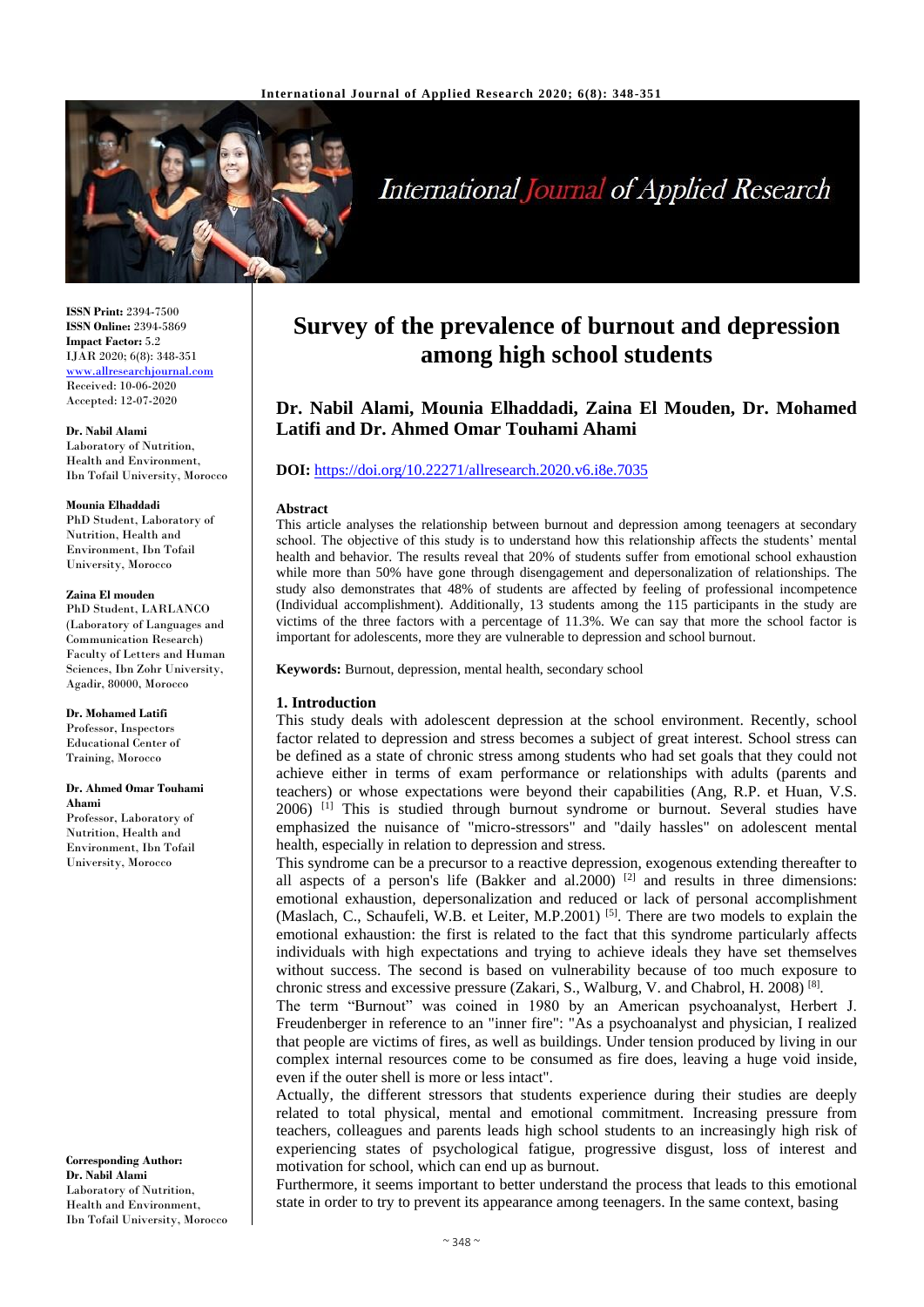our approach on certain aspects of personality such as anxiety, depression and intelligence, two hypotheses are proposed:

- The presence of depressive symptoms could cause exhaustion.
- School performance can be affected by burnout.

#### **2. Methodology**

#### **2.1 Participants**

This cross-sectional study was conducted among 115 students of a Moroccan public institution in the region of Zagora, Tamzmout community. The sample consists of 55 boys and 60 girls with an approximate age of 18 years old including 50 in common cores (first year of high school) and 65 in the second year of the Baccalaureate.

#### **2.2 Material and procedure**

Semi-structured interviews of an hour and half were conducted supported by the completion of questionnaires on school exhaustion and depression. Participants have been met during their classes according to their availability with a prior agreement from their school administration.

#### **Test MBI**

The MBI test known as the rating scale is adapted to answer the question ''are you burnout?''. Participants had to read the statements that describe their feelings. Then, they were asked to estimate how much burnout they feel. For each statement, they must give their answer by selecting one of the numbers from 1 to 6, which is next to the statement.

The numbers range from:  $1 \square 2 \square 3 \square 4 \square 5 \square 6 \square$ 

1: Very few; 2: Enough; 3: Sometimes, 4: Many Times; 5: Strongly; 6: A lot

#### **The results show three cases**

- **Emotional exhaustion:** The score is by % which is significant if it is greater than 50%
- **Disengagement, depersonalization of relationships:** The score is by % which is significant if it is over than 33%.
- **Individual Achievement:** Score is by % which is significant if it is less than 66%

The International Neuropsychiatric Mini Interview (MINI) Developed for clinical research or for use by clinicians, psychiatrists and psychologists in the United States, the MINI is a diagnostic tool for depression maintenance. In addition, the questionnaire provides an assessment of the

psychic state of the subject. The criteria for diagnosing a depressive episode according to ICD-10 (WHO, 1993) are as follows:

- General criteria (mandatory)
- The depressive episode must persist for at least 2 weeks.
- Absence of hypomanic or manic symptoms meeting the criteria of a manic episode or hypomanic at any point in the subject's life.
- Exclusion criteria are commonly much used: the episode is not attributed to the use of a psychoactive substance or an organic mental disorder.
- Presence of at least two of the following three symptoms:
- Depressed mood to a marked degree abnormal for the subject, present practically all day and almost daily, largely unaffected by circumstances and persistent during at least 2 weeks.
- Significantly decreasing interest or pleasure for usually enjoyable activities.
- Reduction of energy or increase of fatigability.
- Presence of at least one of the following seven symptoms, to reach a total of at least four symptoms:
- Loss of self-confidence or self-esteem.
- Unjustified feelings of excessive or inappropriate guilt.
- Recurrent thoughts of death or suicidal thoughts, or suicidal behavior of any type.
- **•** Decreased ability to think or concentrate (reported by subject or observed by others), manifested for example through indecision or hesitation.
- Modification of psychomotor activity characterized by agitation or slowing down (reported or observed).
- Disturbances of sleep of any type.
- **Modification of the appetite (decrease or increase) with** corresponding weight variation.

#### **3. Results**

The results were analyzed using SPSS and Statistica software.

#### **3.1. School exhaustion in general 3.1.1. Emotional Exhaustion**

Emotional exhaustion (depression or anxiety syndrome) shows a fatigue experienced at the level of the work, chronic fatigue, sleep troubles and physical disorders. Through this study, the frequency of students who have no incentive to work with their classmates represents 20% of all students (Table 1).

**Table 1:** emotional exhaustion, Disengagement, depersonalization, and Individual Accomplishment according to gender

| Subject                                | Male     | Female   | Total        | $\chi^2$ | p              |
|----------------------------------------|----------|----------|--------------|----------|----------------|
|                                        | $n = 55$ | $n = 60$ | $N = 115$    |          |                |
| Emotional exhaustion                   | 16       |          | $23(20\%)$   | 5.445    | 0.02           |
| Disengagement and<br>depersonalization | 33       | 25       | 58 (50.43 %) | 3.859    | 0.04           |
| Individual<br>Accomplishment           | 29       | 26       | 55 (47.82 %) | 1.014    | 0 <sub>3</sub> |
| School exhaustion                      | 8        |          | 13 (11.30 %) | 1.105    | 0.3            |

#### **3.1.2. Disengagement Depersonalizations**

The dimension of disengagement and depersonalization affects the majority of students in our study (50.4%): This

dimension reflects a vision of the person as an opponent or an object, and it can go up to abusive behaviors (Freudenberger, H 1987) [3] .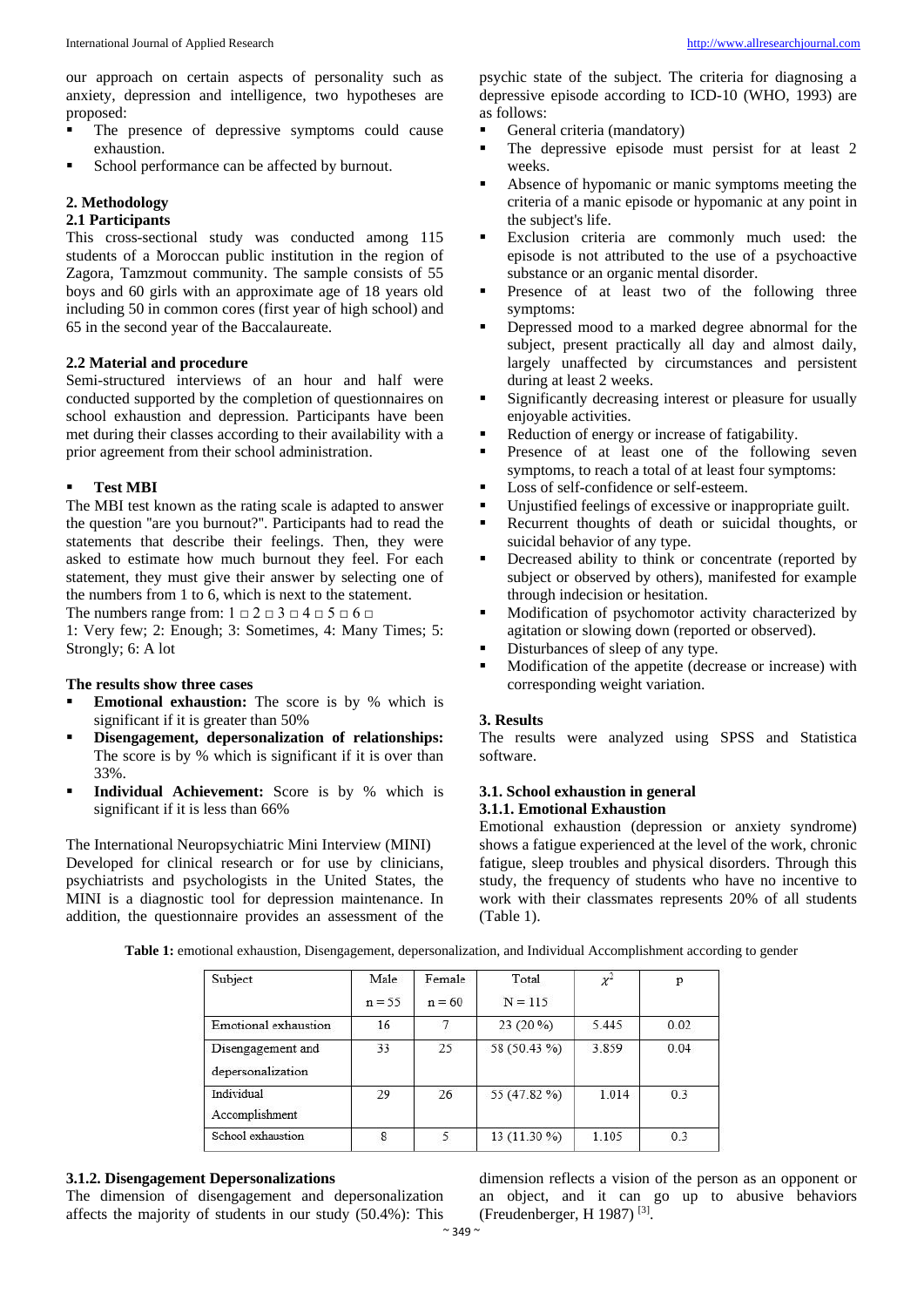It is defined as a feeling of professional incompetence and lack of personal fulfillment in work and is accompanied by a decrease in self-esteem and sense of self-efficacy, it affects almost half of the participants. (47.8%). (Table 1)

#### **3.1.4. Total school Exhaustion**

Concerning students affected by the three burnout components, that is to say: emotional exhaustion more than 50%, disengagement, depersonalization of relations is

greater than 33% and a personal accomplishment less than 66%, the valid number would be then 13 of 115 or 11.3%.

#### **3.2. School Exhaustion according to gender**

The percentage of students affected by emotional exhaustion is 29.1% for boys and 11.67% for girls. Disengagement and depersonalization affect more than half of the boys (60%), while it affects less than half of girls (41.67%). Moreover, 53% of boys are affected by feeling of professional incompetence (Individual accomplishment), while 43.3% of girls are affected by this feeling (Table 1).



**Fig 1:** School Exhaustion and academic performance

 $Ep=$  exhaustion, Acc = accomplishment, Des = Disengagement, Bien= with high honours, Medi = poor,  $Pass = with standard pass, AB = with honors.$ 

#### **3.3. Exhaustion and school achievement**

The figure (Figure 1) below shows the relationship between burnout and academic achievement.It can be observed that there is a significant relationship between academic achievement and exhaustion, because students, who succeed with Honors (good academic performance), have a personal accomplishment as well emotional exhaustion more than students who have no Honors (pass marks). This confirms other results such as those of Salmela-Aro, Kiuru and Nurmi (2008), or those of Sandra Zakari and Hossain Bendahman  $(2011)$  [7], who found that through various testimonies that the more education is central in the life of the subject whether at the family level, in terms of its orientation or on a strictly personal self-esteem – the more punishment results will matter.

Table 2 represents the correlation between school exhaustion and depression and shows that there is a positive correlation between depression and school exhaustion and especially when it comes to disengagement and depersonalization and that in girls more than boys.

While depression is weakly correlated with personal achievement (PA), and emotional exhaustion (Ep). The correlation is positive for girls and negative for boys, which can be explained by the fact that girls are more affected by depression than boys.

|                  |                                       | EE               | <b>DES</b>      | PA               | <b>DEPRESSED</b> |
|------------------|---------------------------------------|------------------|-----------------|------------------|------------------|
| EE               | Pearson sig. Bilateral<br>Correlation | 1,000<br>×       | $,191*$<br>,041 | $,261**$<br>,005 | $-.054$<br>,616  |
| <b>DES</b>       | Pearson sig. Bilateral<br>Correlation | $.191*$<br>.041  | 1,000<br>٠      | $,200*$<br>.032  | .204<br>.054     |
| PA               | Pearson sig. Bilateral<br>Correlation | $,261**$<br>,005 | $,200*$<br>,032 | 1,000            | .039<br>.717     |
| <b>DEPRESSED</b> | Pearson sig. Bilateral<br>Correlation | $-.054$<br>.616  | 204<br>,054     | .039<br>,717     | 1,000            |

**Table 2:** School exhaustion and depression

\* The correlation is significant at level 0.05 (bilateral)

\*\* The correlation is significant at level 0.01 (bilateral)  $EE =$  emotional exhaustion,  $DES =$  Disengagement,  $PA =$  accomplishment